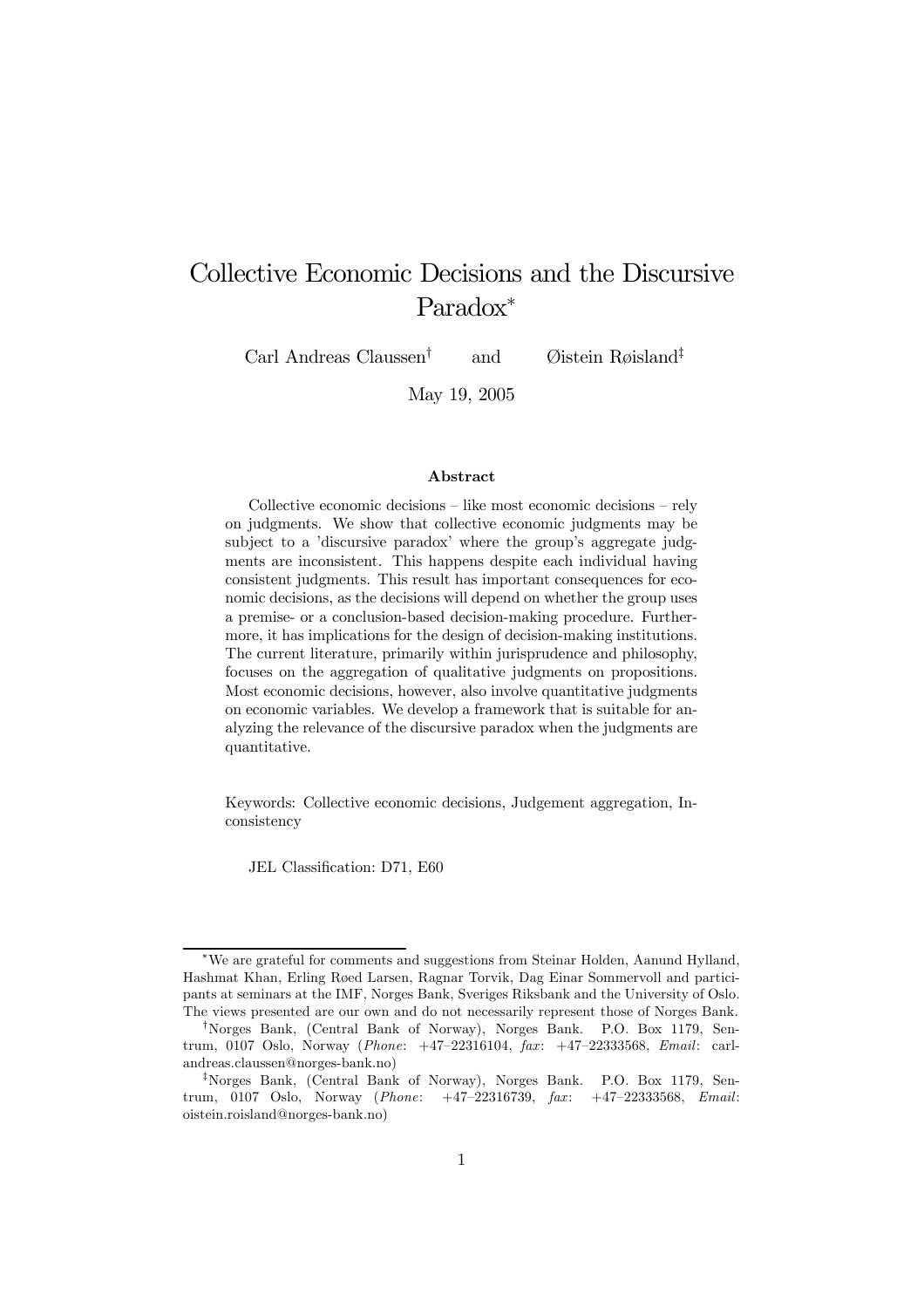### 1 Introduction

Many economic decisions are made by groups rather than individuals. Governments decide fiscal policies, monetary policy committees set interest rates, corporate boards make investment decisions, and families choose their mortgage. Like most other economic decisions, collective decisions are often based on imperfect information and must rely on judgments. For example, interest rate decisions rely on judgments about inflationary pressures and financial fragility, corporate investment decisions rely on judgments of future cash flows and cost of capital, and so on.

Aggregating individual judgments to a 'group judgment' is not straight forward. Recent research in philosophy, jurisprudence, and political science, shows that group judgments mey be subject to a 'discursive paradox', see e.g. List  $(2004)$  and Dietrich  $(2004).$ <sup>1</sup> The paradox can be illustrated by the following (fictitious) example: Suppose that George Bush, Colin Powell, and Donald Rumsfeld came together some day in 2002 to decide whether the US should invade Iraq. They agreed that the premises for an invasion are that the following two two propositions were judged to be true: (i) Iraq hides weapons of mass destruction, and (ii) the war can be won with 'acceptable' military losses. This logical link between the judgments on (i) and (ii) and the conclusion is denoted the *rule of inference*. Suppose the individual judgments were as in Table 1.

| Table 1  |                   |            |           |
|----------|-------------------|------------|-----------|
|          | Weapons of        | Acceptable |           |
|          | mass destruction? | losses?    | Invasion? |
| Bush     | Yes               | No         | No        |
| Powell   | Nο                | Yes        | No        |
| Rumsfeld | Yes               | Yes        | Yes       |
| Majority | Yes               | Yes        | Nο        |

As the bottom row shows, the group's aggregate conclusion (No) is inconsistent with its aggregate judgments on the propositions (Yes, Yes) and the rule of inference. Furthermore, it makes the group's decision depend, not only on the policymakers' judgments and aggregation method (majority, consensus etc.), but also on its decision procedure. If the policymakers vote on (i) and (ii) separately, and then let the rule of inference dictate the conclusion, there would be an invasion. If they instead voted directly on the conclusion, there would not be an invasion.

The focus of the existing literature on the discursive paradox is, as in the example above, on binary judgment aggregation.<sup>2</sup> The aggregation is binary

<sup>&</sup>lt;sup>1</sup>It is also known as the 'discursive dilemma' or the 'doctrinal paradox'.

<sup>&</sup>lt;sup>2</sup>Guilbaud (1966), Kornhauser and Sager (1986), and Kornhauser (1992) are early contributors to this literature. List and Pettit (2002) have recently provided an impossi-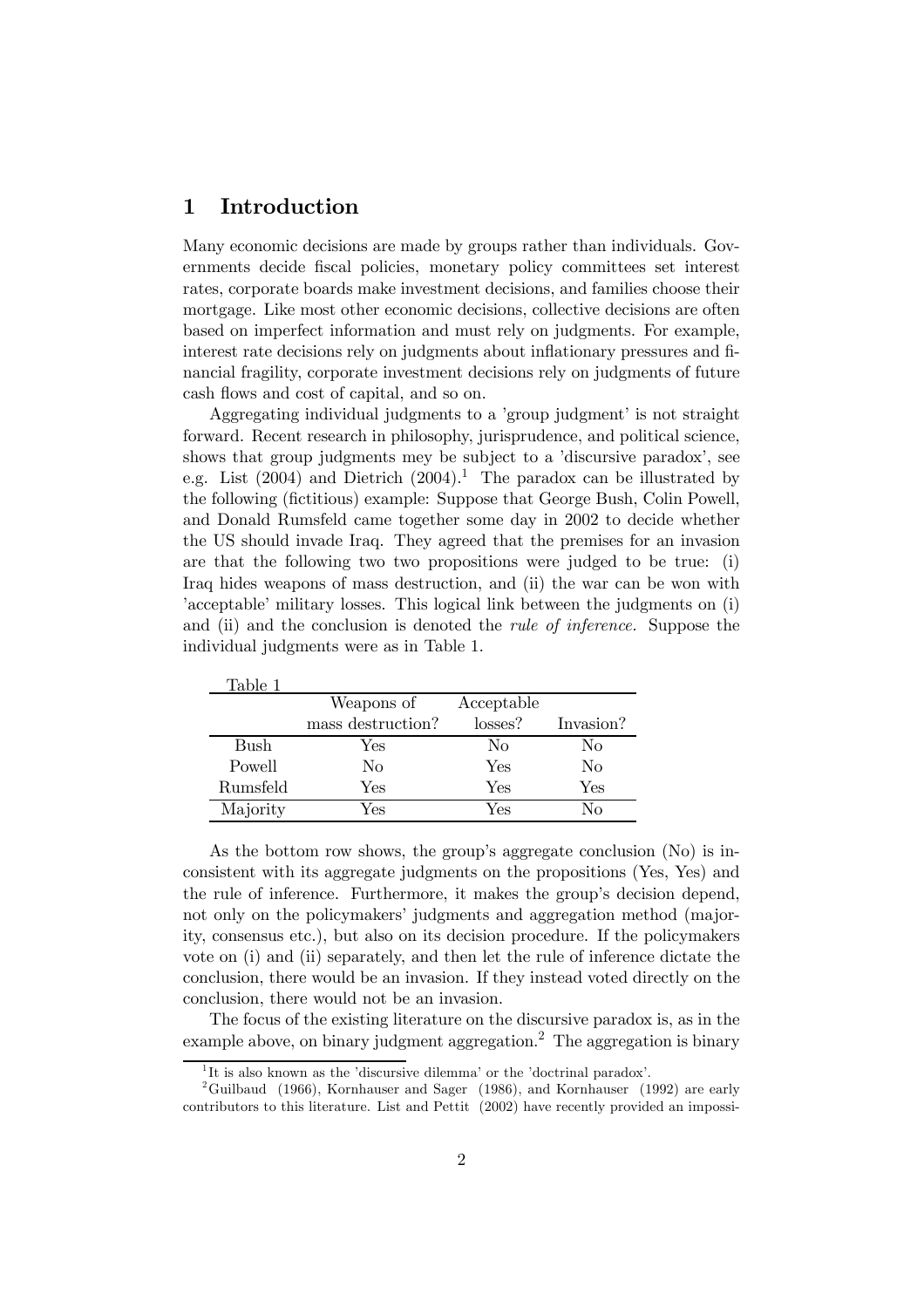because the premises and the conclusion are yes/no judgments on propositions. Such aggregation of yes/no judgments is relevant for many types of decisions in groups. However, most economic decisions (and many others) are not binary. Rather, the typical economic decision-making problem is to find the correct or optimal level of a continuous variable. Furthermore, the premises for the conclusion are typically judgments on continuous variables. Generally, the rule of inference for many economic decisions may be written as

$$
c=f(p_1,p_2,...,p_n),
$$

where c is a continuous conclusion variable (e.g., the interest rate, the tax rate, the level of investments, etc),  $p_1, p_2, ..., p_n$  are continuous premise variables, i.e., the information set on which the economic decision is based, and  $f(\cdot)$  is some continuous function. As many decisions in economics are collective and based on judgments on the premise variables, it might also make a difference for this type of decisions whether the group aggregates judgments directly on the conclusion variable or indirectly through deciding on the premise variables. A very simple example illustrates that there can be a discursive paradox also in this case. Consider a group of three policymakers who decide on the size of a policy variable  $c$ , the 'conclusion variable'. They all agree that  $c$  should depend on the judgments on two premise variables,  $p_1$  and  $p_2$ , and the 'rule of inference'  $c = p_1 + p_2$ . Suppose the individual judgments are as in Table 2, and that the aggregation method is majority voting, where the outcome of a vote on a variable is the median judgment on that variable.

Table 2

|              | $p_1$ | $p_{2}$ | $c = p_1 + p_2$ | c |
|--------------|-------|---------|-----------------|---|
| Individual 1 |       | 3       | Agree           | 5 |
| Individual 2 |       |         | Agree           | 5 |
| Individual 3 |       |         | Agree           | 3 |
| Majority     |       |         | Agree           |   |

As the first three rows show, the individual conclusions are consistent with the judgments on the premise variables and the rule of inference. However, the aggregate judgments are clearly not, since  $2+2 \neq 5$  (bottom row of Table 2). Furthermore, and as a consequence of this inconsistency, a direct vote on the conclusion gives  $c = 5$ , while separate votes on  $p_1$  and  $p_2$  give  $c = 4$ . Thus, a conclusion-based decision procedure, where the group votes on the conclusion directly, gives a different decision from a premise-based procedure. The example is intentionally simplistic, but captures the essence of the paradox.

bility theorem on the aggregation of judgments on interrelated propositions.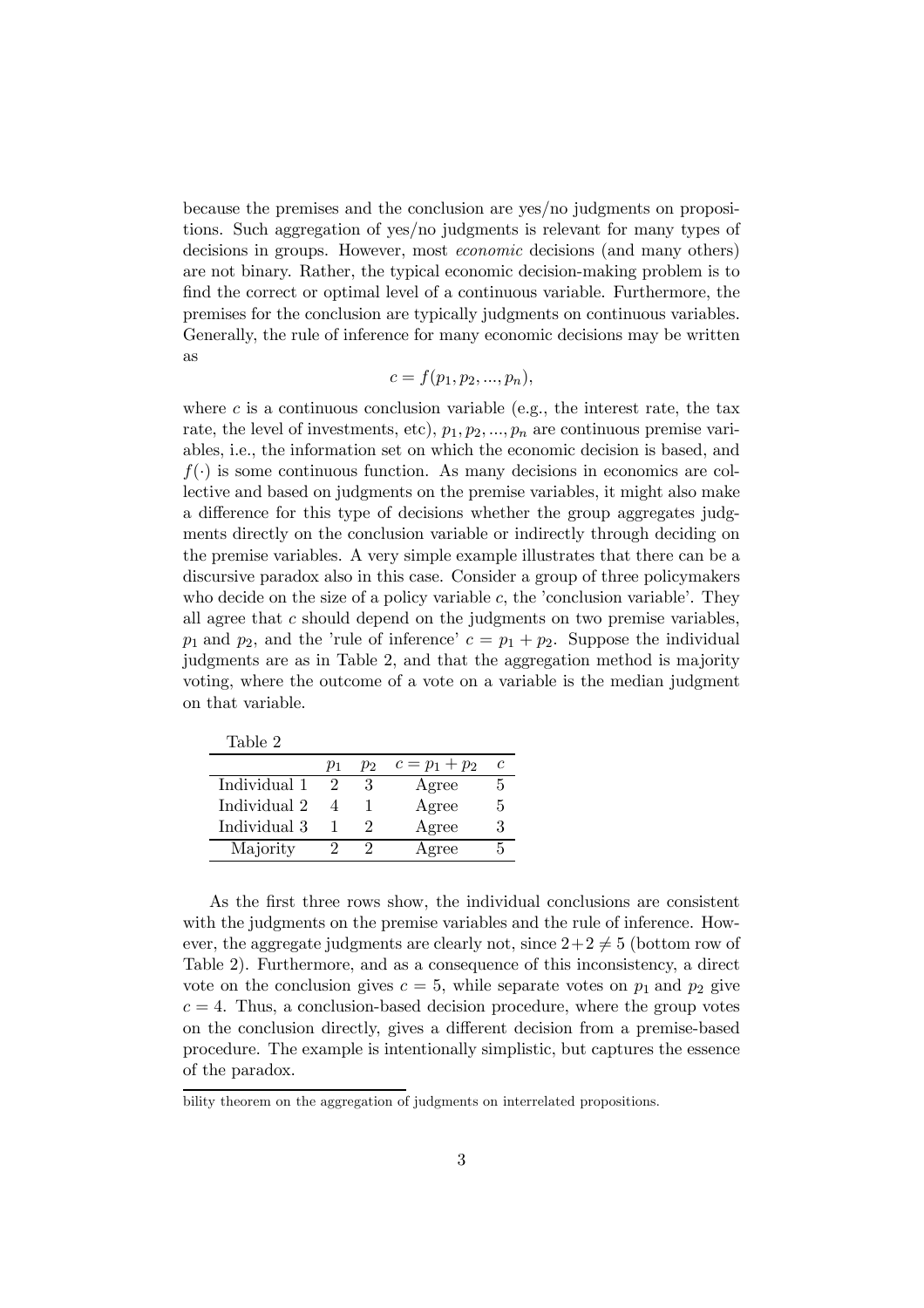The binary decision framework studied in the existing liturature is not suitable for studying the relevance of the discursive paradox for judgments on continuous variables. The relevance of the discursive paradox for collective economic decisions, which are typically decisions on continuous variables, has not been investigated. In this paper, we develop a framework for analysing this and present conditions under which the discursive paradox can and cannot apply.<sup>3</sup>

Although the analysis of the discursive paradox within a continuous framework is new, it builds on the literature on the aggregation of judgments on interconnected propositions. Guilbaud (1966), Kornhauser and Sager (1986), and Kornhauser (1992) are early contributors to this literature. Recently, List and Pettit (2002) have provided an impossibility theorem on the aggregation of judgments on interrelated propositions. The theorem has been generalized by Pauly and van Hees (2003) (see also Dietrich (2003), Nehring and Puppe (2004), van Hees (2004) and Dietrich (2004)). The impossibility theorem states that there is no non-dictatorial aggregation method that generally produces consistent collective judgments on interconnected propositions and satisfies some minimal conditions. Since a finite set of judgments on continuous variables can be translated into judgments on a set of interconnected propositions, the theorem applies to contiuous variables. However, the impossibility theorem is too general to be useful for investigating whether a specific inconsistency, such as the discursive paradox, applies (see Section 4 for a further discussion of this). As we show in the paper, the existence of the discursive paradox hinges crucially on the functional form  $f(.)$  of the rule of inference. In the existing literature on the discursive paradox, the rule of inference is not a mathematical function, but a rule that states whether the conclusion should be 'Yes' or 'No' depending on the judgments of the validity of a set of propositions, cf. the Iraq example above. It is thus not possible on the basis of the binary decision-making framework to derive general conditions for the existence of the paradox in the type of judgment aggregation relevant for most economic decisions.4

It should be noted that there is a difference between judgment aggregation, as studied here, and the more traditional discipline of social choice, which was sparked off by Arrow's seminal work (Arrow (1951/1963)). Traditional social choice concerns the problem of aggregating individual preference orderings over several alternatives into an aggregate preference ordering

<sup>3</sup> In the existing literature the term 'discursive dilemma' or 'discursive paradox' labels situations where the aggregation method is majority voting and there is a difference between the outcome of a premise- and a conclusion-driven decision procedure. We use the term 'discursive paradox' to label situations where the group's decision depends on the decision procedure, regardless of the aggregation method.

<sup>4</sup>Although we focus on continuous variables, our framework can also be used for noncontinuous variables as long as the rule of inference can be stated as function.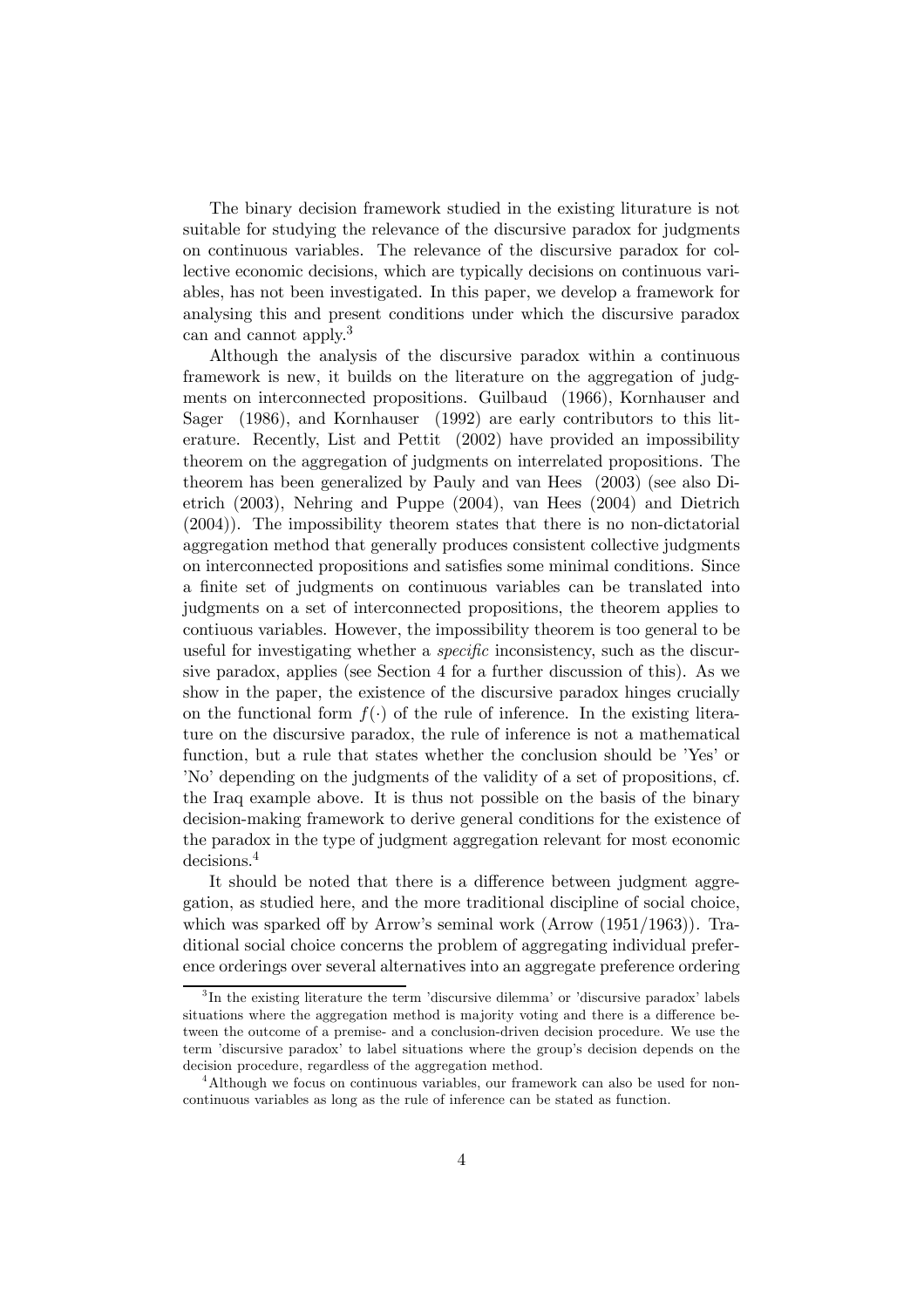over these alternatives. Applied to our judgment aggregation setting, traditional social choice concerns the problem of aggregating individual orderings on alternative judgments on one variable into a corresponding aggregate ordering over the judgments on this variable (see e.g. Hylland and Zeckhauser (1979)). In table 2, for example, traditional social choice would concern the problem of aggregating the three individuals' orderings over the three judgments on one variable  $(p_1, p_2, \text{or } c)$  into a collective judgment on the same variable. In contrast, the type of judgment aggregation we study concerns the consistency between judgments on different variables, i.e. between judgments on the premise variables and the judgments on the conclusion  $(decision)$  variable.<sup>5</sup>

In Section 2, we introduce the analytical framework and present the general results. We present some applications of our results to specific economic decisions in Section 3, and provide a discussion of the assumptions and topics for further research in Section 4. Section 5 concludes.

### 2 Analytical framework

### 2.1 Model

Consider a group where N denotes the set of members and where  $|N| = n$ is odd, finite and greater than 1. The group, which could be a government, a monetary policy committee, a corporate board, an expert panel, etc., has to make a conclusion on the size of a policy parameter  $c \in \mathbb{R}$ . The policy parameter could be the level/size of a tax or a tariff, the interest rate, the optimal size of a plant, etc.

The members of the group agree that their conclusion should depend on the judgments on k premise variables  $p_1, p_2, ..., p_k$ . Each member  $i \in$ N has a separate judgment  $p_{ij}$  on each premise variable  $p_j$  where  $j \in J$ ,  $J = (1, 2, ..., k)$ . The judgments on premise variable  $p_j, j \in J$  can take any value in the interval  $\left[p_j^-, p_j^+\right]$ where  $p_j^- < p_j^+$ , and  $p_j^-$ ,  $p_j^+ \in \mathbb{R}$ . Thus, the set of possible judgments on all premise variables is a Cartesian product of possible judgments for each premise variable.6 Formally,

Assumption 1 The set of possible judgments on the premise variables is  $Q=\prod_{j\in J}$  $\left[p_j^-, p_j^+\right]$ where  $J = (1, 2, ..., k)$  and  $p_j^- < p_j^+$  for all  $j \in J$ ,  $p_j^-, p_j^+ \in \mathbb{R}$ .

<sup>&</sup>lt;sup>5</sup>See List and Pettit (2004) for a discussion of the links and differences between the impossibility results on the aggregation of judgments on interconected propositions and the impossibility result on the aggregation of preferences.

<sup>&</sup>lt;sup>6</sup>This means that the set of possible judgements on all premise variables is given by the interval  $[p_j^-, p_j^+]$  when  $k = 1$ , a square defined by  $[p_1^-, p_1^+] \times [p_2^-, p_2^+]$  when  $k = 2$ , a box defined by  $\left[p_1^-, p_1^+\right] \times \left[p_2^-, p_2^+\right] \times \left[p_3^-, p_3^+\right]$  when  $k = 3$ , and so on.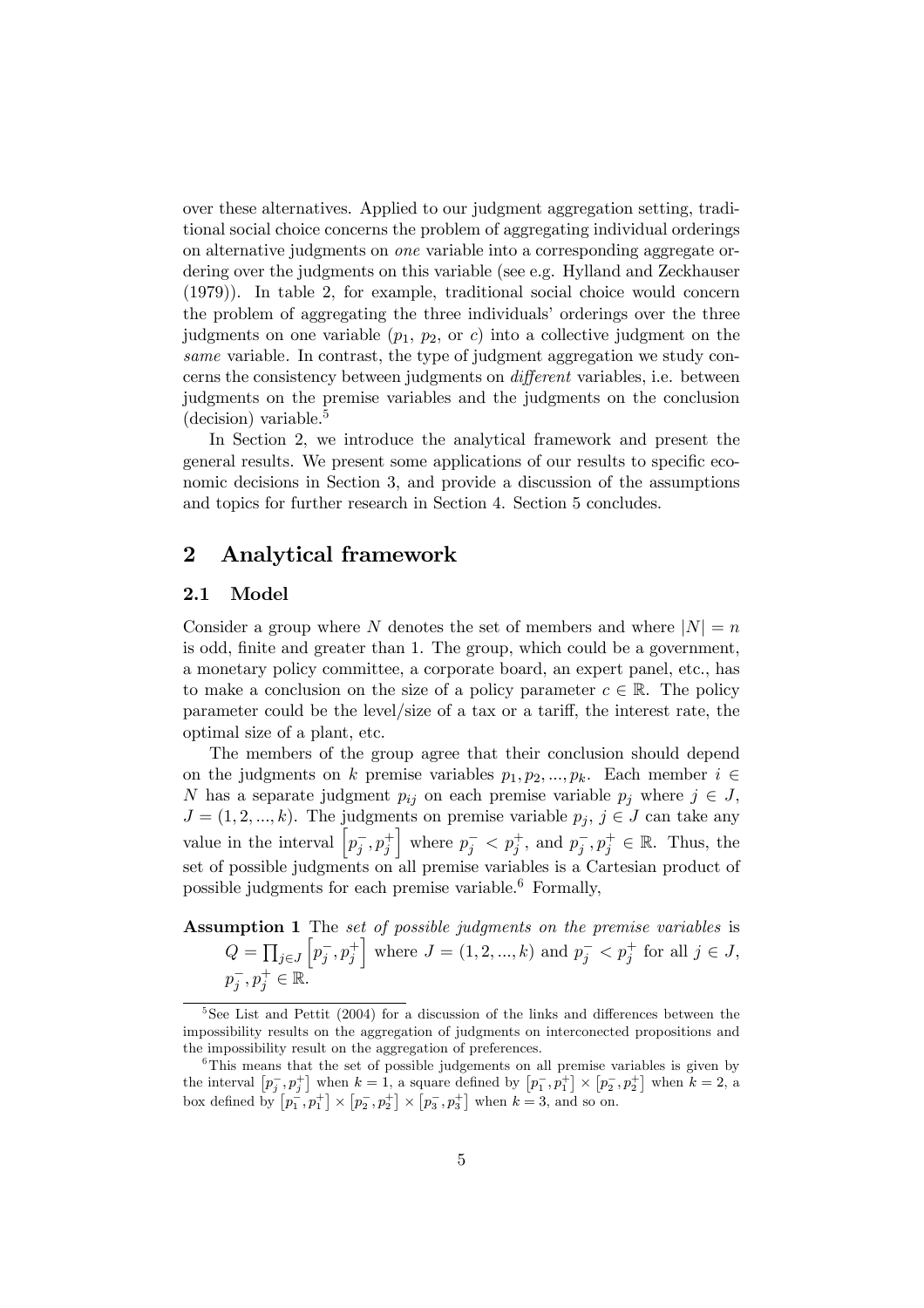Individual i's vector of judgments is denoted  $\mathbf{p}_i = (p_{i1}, p_{i2}, \ldots, p_{ik}),$ where  $p_i \in Q$  and  $i \in N$ . The sets of premise and conclusion judgments for the whole group are denoted  $P = [p_{ij}]_{n \times k}$  and  $C = (c_1, c_2, \ldots, c_n)$ , respectively tively. We think of  $P$  and  $C$  as the judgments that exist after the members of the group have shared the information they possess.

A 'rule of inference' establishes the logical link between judgments on the premise variables and the conclusion. The rule may, for example, be an explicit formula like  $c = p_1 + p_2$  in Table 2, or the Taylor rule in monetary policy (c.f. Sect. 3). It can also be a more complicated economic model, or an approximation of essential facets of the group's thinking about how premises and the conclusion are logically linked.

**Definition 1** A rule of inference  $f_i(\mathbf{p})$  is a continuous function that for each set of judgments  $\mathbf{p} = (p_1, p_2, ..., p_k) \in Q$  and for each  $i \in N$  specifies a conclusion c:

$$
c = f_i(\mathbf{p}) : Q \to \mathbb{R}
$$

We abstract from judgment aggregation problems that arise because the individuals have different rules of inference. Hence,

**Assumption 2** The individuals have the same rule of inference  $c = f(\mathbf{p})$ ; i.e.,

$$
f(\mathbf{p}) = f_i(\mathbf{p}) = f_m(\mathbf{p}), \forall i, m \in N
$$

In line with most of the literature on the aggregation of judgment on interconnected propositions, we abstract from strategic behavior. The individuals are assumed to report their true judgments.

**Assumption 3** Sincere behavior. All members of N always report their true judgments and reveal all relevant information they possess.<sup>7</sup>

Denote the vector of the group's aggregate judgments  $\mathbf{p}^A = \left(p_1^A, p_2^A, ..., p_k^A\right)$ and the aggregate judgment on the conclusion  $c^A$ . Then, if the group aggregates the conclusion directly, for example by voting directly on the conclusion, the aggregate conclusion is  $c^A$ . Call such a decision procedure a conclusion-based decision-making procedure (CBP). If the group aggregates the judgments on the premise variables and uses the rule of inference to generate a conclusion, the aggregate conclusion (decision) is  $f(p^A)$ . Call such a decision procedure a premise-based decision procedure (PBP). We say there is a 'discursive paradox' if the CBP gives a differnet decision (conclusion) frin the PBP. Hence,

<sup>&</sup>lt;sup>7</sup>Assumption 3 and our interpretation of P and C as the set of judgments that exists after the members of the group have shared all relevant information, imply that for  $\mathbf{p}_i \neq \mathbf{p}_j$ for some  $i, j \in n$ , there have to be (i) some imperfections in the information transmission within the group, or (ii) differences between the individuals that make them form different judgments for the same set of information.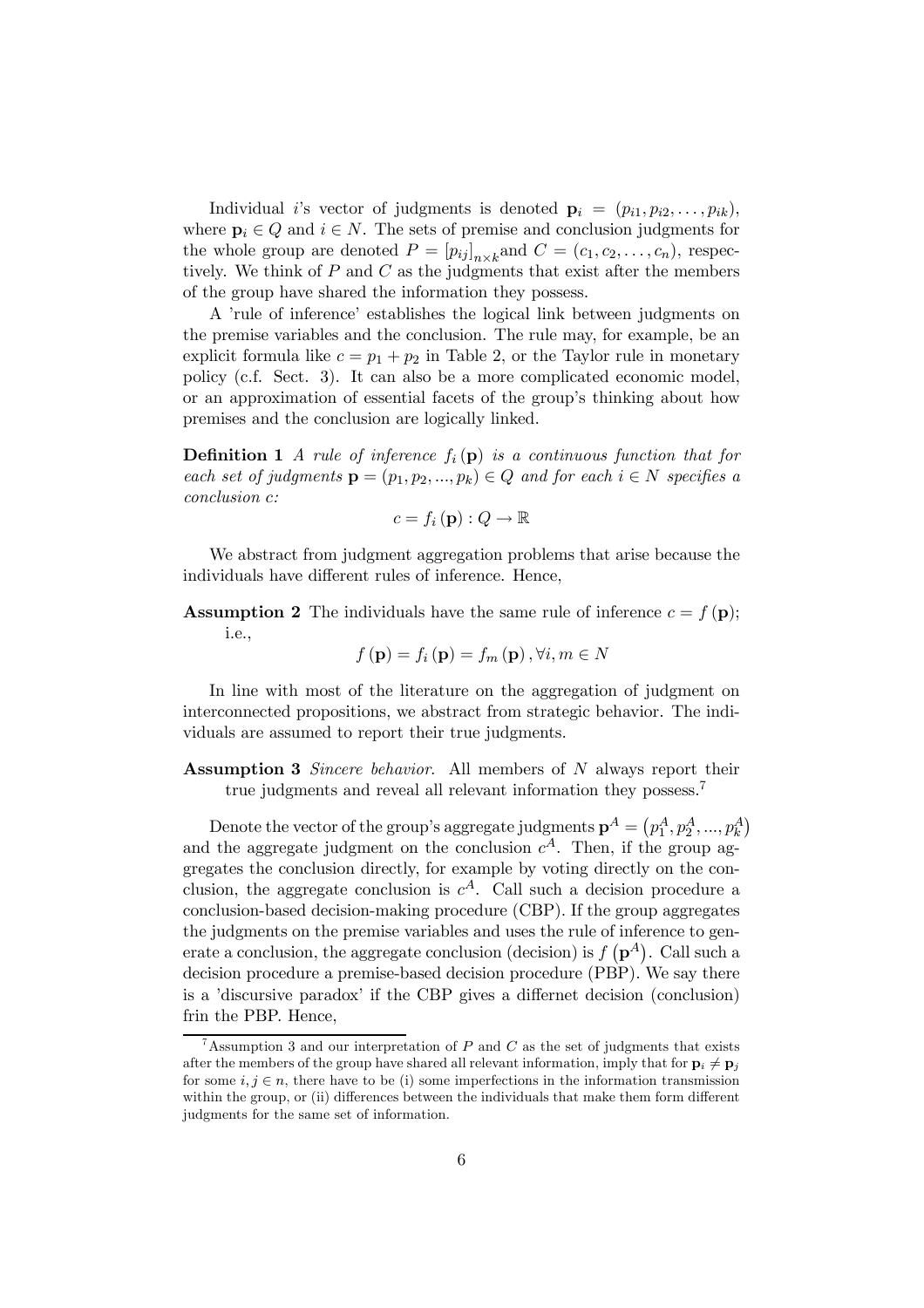**Definition 2** There is a discursive paradox if  $c^A \neq f(\mathbf{p}^A)$ 

Generally, groups may aggregate their judgments in many ways. The existing literature on the discursive paradox fucusses on voting. Recently, the literature on monetary policy committees has also considered 'averaging' as an aggregation procedure, where the group's aggregate judgment is the average of the individual judgments, see Munnich, Maksa and Mokken (1999), (Blinder and Morgan (2000), and Gerlach-Kristen (2003), and therefore we analyze this type of judgment aggregation in addition to majority voting. Note also that under certain assumptions, decisions based on consensus can be expressed as an average of the initial judgments, see DeGroot (1974), Chatterjee and Seneta (1977), and Berger (1981).

To model majority voting, we assume that the individuals' ordering on the judgments on each variable  $p_j$   $j \in J$ , and the ordering on the conclusion c, are single-peaked. Denote the median judgments on premise j for  $p_j^m$ , and the median judgment on the conclusion  $c^m$ . With single-peaked orderings,  $p_j^m$  will beat any other judgment in a pair-wise vote over the judgments on  $p_i$ . Similarly  $c^m$  will beat any other alternative in a pair-wise vote over the judgments on c. Hence, if majority voting is used to aggregate judgments, the aggregate judgments are given by  $p^m = (p_1^m, p_2^m, ..., p_k^m)$  and  $c^m$ .

Under averaging, the vector of aggregate judgments on the premises and conclusion is given by  $\mathbf{p}^{avg}$  and  $c^{avg}$  where  $\mathbf{p}^{avg} = (p_1^{avg}, p_2^{avg}, ..., p_k^{avg})$ , and  $p_j^{avg} = \sum_{i=1}^n \frac{1}{n} p_{ij}$  and  $c^{avg} = \sum_{i=1}^n \frac{1}{n} c_i$ .

### 2.2 Results

### 2.2.1 Majority voting

Definition 2 and the way we model voting decisions imply that when judgments are aggregated by majority voting there will be a discursive paradox if  $c^m \neq f(\mathbf{p}^m)$ . We start by looking at the simpler situation where  $k = 1$ .

### 2.2.2  $k = 1$

Let  $\theta(p_i)$  be the numerical position of  $p_i \in P$  when the elements of P are arranged in an increasing order. Similarly, let  $\theta(c_i)$  be the numerical position of  $c_i \in C$  when the elements of C are arranged in increasing order. A necessary condition for a paradox under majority voting is that  $\theta$  ( $p_i$ )  $\neq \theta$  ( $c_i$ ) for some q and  $s \in N$  where  $p_q \neq p_s$ . The necessary condition can only be fulfilled if  $f(p)$  is non-monotonic on Q. If not,  $\theta(c_i)$  is determined entirely by  $\theta(p_i)$ . Generally, when  $k = 1$ , the numerical position of an element  $c_i \in C$ depends on two factors: (i) the numerical position of  $p_i \in P$ , and (ii) the functional form of the rule of inference. Thus:

**Proposition 1** If N aggregates judgments by majority voting and  $k = 1$ , then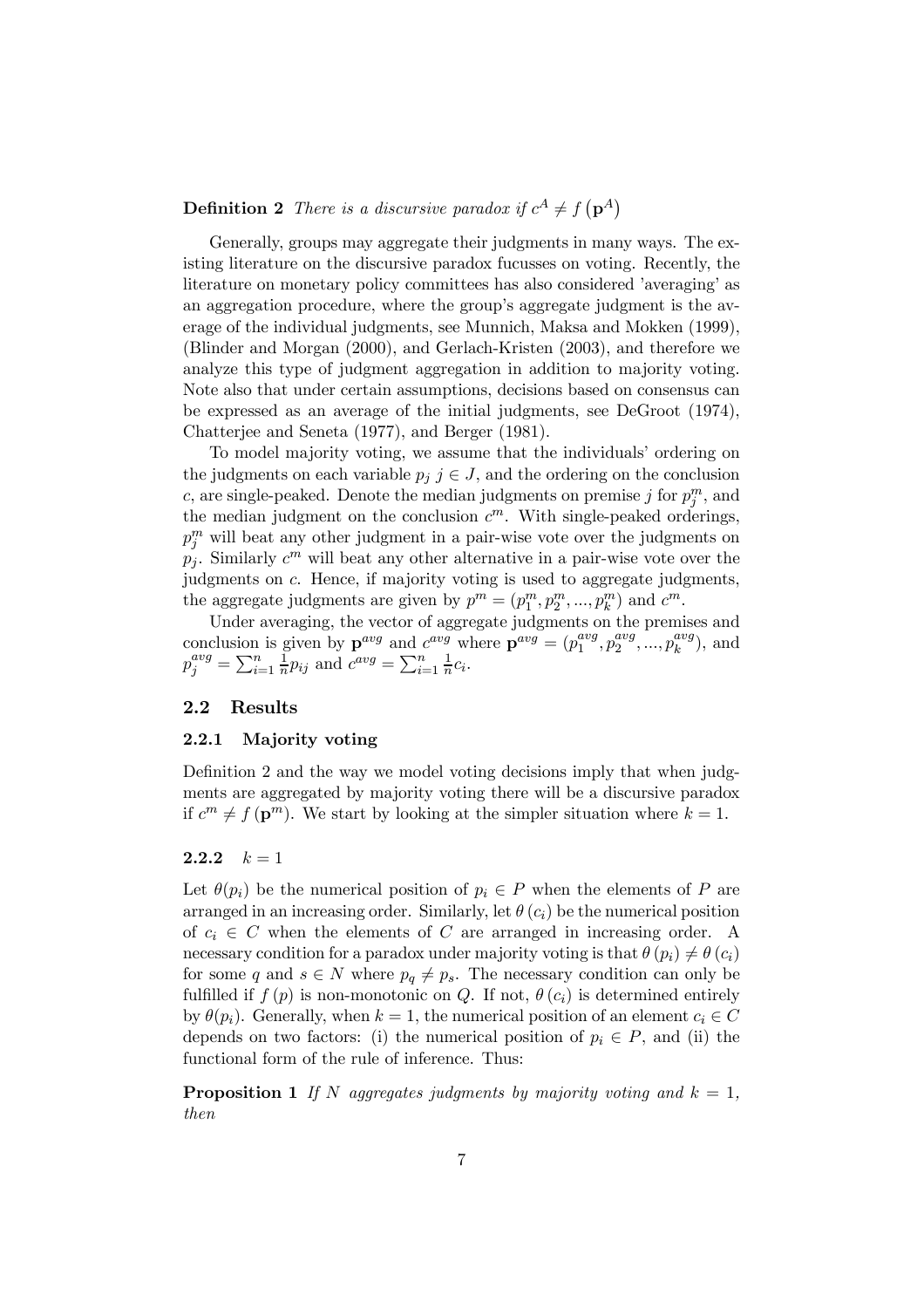(i)  $c^m = f(p^m)$  for all  $P \subset Q$  if  $f(p)$  is monotonic for  $p \in Q$ , (ii) there exists a  $P \subset Q$  such that  $c^m \neq f(p^m)$  if  $f(p)$  is non-monotonic for  $p \in Q$ .

**Proof.** As indicated before the proposition.  $\blacksquare$ 

Proposition 1 states that if the group aggregates judgments by majority voting, a discursive paradox cannot be ruled out if the rule of inference is non-monotonic on its domain. It can only be ruled out if the rule of inference is monotonic in its domain.

A general proposition for when there will be a paradox does not exist, since the existence of a paradox depends both on the functional form of the rule of inference and the particular set of judgments. With assumptions 1–3 there always exist sets of judgments  $(P)$  where all elements are in the monotonic parts of a rule. Furthermore, even if the set of judgments covers also the non-monotonic part of the rule, there may still be a set of judgments that generates a linear relationship between the judgments and the conclusion.8 However, for non-monotonic rules with only one local maximum or minimum we can reach a stronger conclusion. Let  $p^{\max} \equiv \max P$ and  $p^{\min} \equiv \min P$ , and  $p^* \equiv \arg \max f(p)$  if  $f(p)$  is non-monotonic with one local maximum, and  $p^* \equiv \arg \max_{f}(p)$  if  $f(p)$  is non-monotonic with one local minimum. Call the set of judgments  $P$  dispersed if it has elements in both the increasing and decreasing parts of the rule of inference, i.e.

**Definition 3** The set of judgments P is dispersed if  $p^{\min} < p^*$ , and  $p^{\max} >$  $p^*$ .

We then have the following result.

**Corollary 1** If N aggregates judgments by majority voting,  $k = 1$ , and  $f(p)$ has either one local maximum or one local minimum, then there will be a discursive paradox iff P is dispersed and

(a)  $f(p)$  has one local maximum and  $f(p^{\max}) < f(p^m)$  and  $f(p^{\min}) <$  $f(p^m)$ , or

(b)  $f(p)$  has one local minimum and  $f(p^{\max}) > f(p^m)$  and  $f(p^{\min}) >$  $f(p^m)$ .

**Proof.** See appendix.  $\blacksquare$ 

Corollary 1 provides sufficient conditions for a paradox. The corollary says that in order for there to be a paradox, there must be judgments on both the increasing and decreasing parts of the rule. Furthermore, if the rule of inference has one local maximum, the highest and lowest judgments on the premise variable must imply a lower conclusion than the one that follows from the median judgment. Similarly, if the rule of inference has one

<sup>&</sup>lt;sup>8</sup>For example,  $k = 1$ ,  $n = 3$ ,  $Q = \mathbb{R}$ ,  $f(p) = \sin p$ , and  $P = (-\pi, 0, \pi)$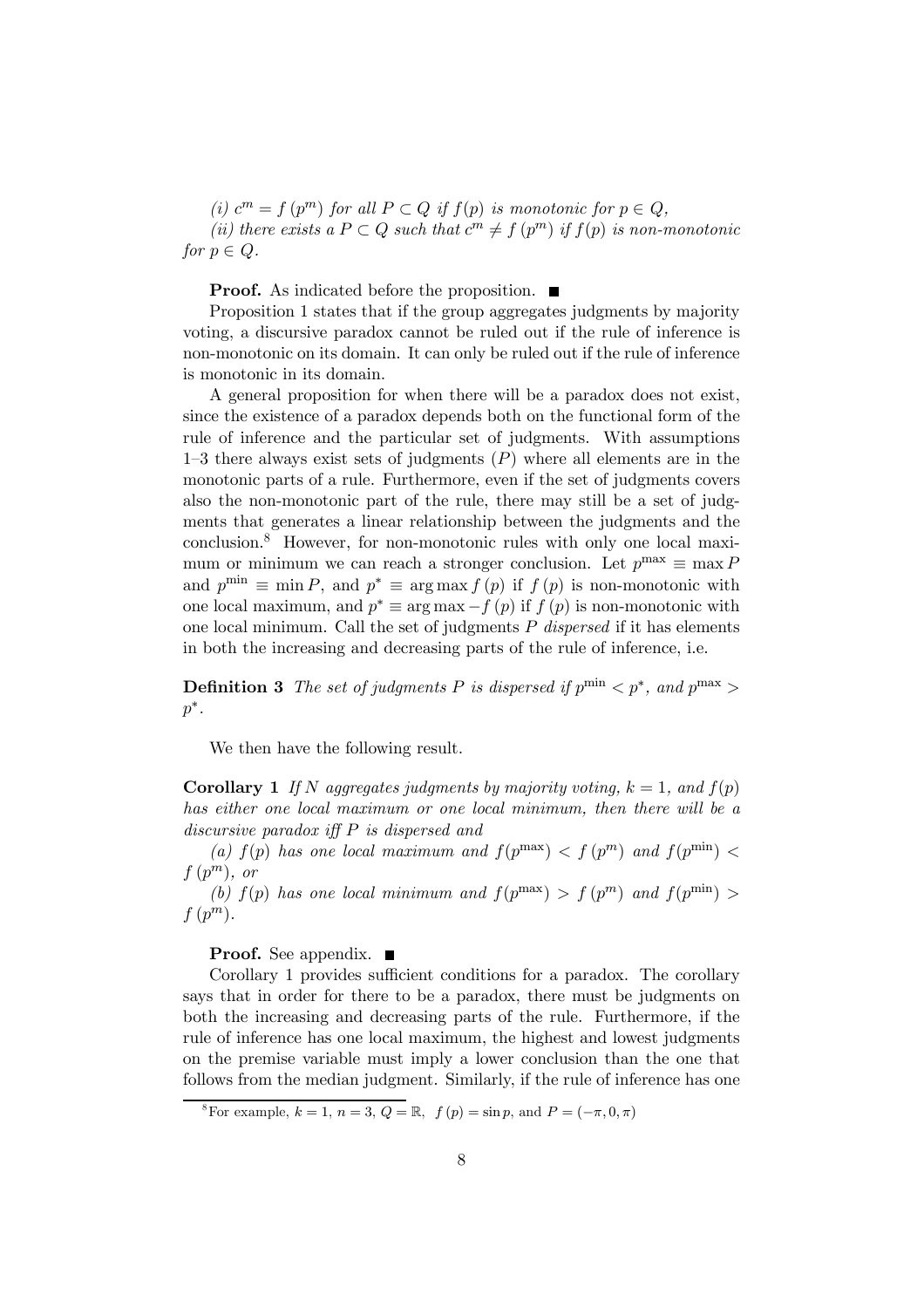local minimum, the highest and lowest judgments on the premise variable must imply a higher conclusion than the one that follows from the median judgment.

We may also analyze the way that the decision is skewed, depending on which decision procedure is used.

**Corollary 2** If N aggregates judgments by majority voting,  $k = 1$ , and  $f(p)$ has either one local maximum or one local minimum, then

(a)  $c^m \le f(p^m)$  if  $f(p)$  is non-monotonic with one local maximum, and (b)  $c^m > f(p^m)$  if  $f(p)$  is non-monotonic with one local minimum.

**Proof.** See proof of Corollary 1 in Appendix.  $\blacksquare$ 

Corollary 2 says that the CBP tends to yield a lower (higher)  $c$  than the PBP when  $f(p)$  is concave (convex).

#### 2.2.3  $k > 1$

If  $k > 1$ , the numerical position of an element  $c_i \in C$  depends on the shape of the rule of inference and the numerical position of the judgments on two different premise variables. Thus, as the example in the introduction shows, with  $k > 1$ , a linear rule of inference does not rule out a paradox. Our second proposition generalizes this insight.

Proposition 2 If N aggregates judgments by a simple majority rule, and  $k > 1$ , then there exists a  $P \subset Q$  such that  $c^m \neq f(\mathbf{p}^m)$ .

**Proof.** See appendix. ■

Proposition 2 states that if the group aggregates judgments by majority voting, and there is more than one premise variable, then a discursive paradox cannot be ruled out.

As in the case when  $k = 1$ , it is not possible to specify a general theorem for when there will be a paradox. Nor do there exist specific functional forms  $f(\mathbf{p})$  for which there will never be a paradox.

#### 2.2.4 Averaging

Definition 2 implies that when judgments are aggregated by averaging, there will be a discursive paradox if  $c^{avg} \neq f(\mathbf{p}^{avg})$ .

If the rule of inference is linear, there can never be a paradox since then  $c^{avg} = f(\mathbf{p}^{avg})$  for any **p**. If  $f(\mathbf{p})$  is strictly concave or convex and  $k = 1$  there must be a paradox if the individuals have different judgments on the premise variable (which also follows from Jensen's inequality). Thus, if  $k = 1$  and the rule of inference is non-linear on Q, then there exist sets of judgments with a discursive paradox. Our third proposition generalizes this result.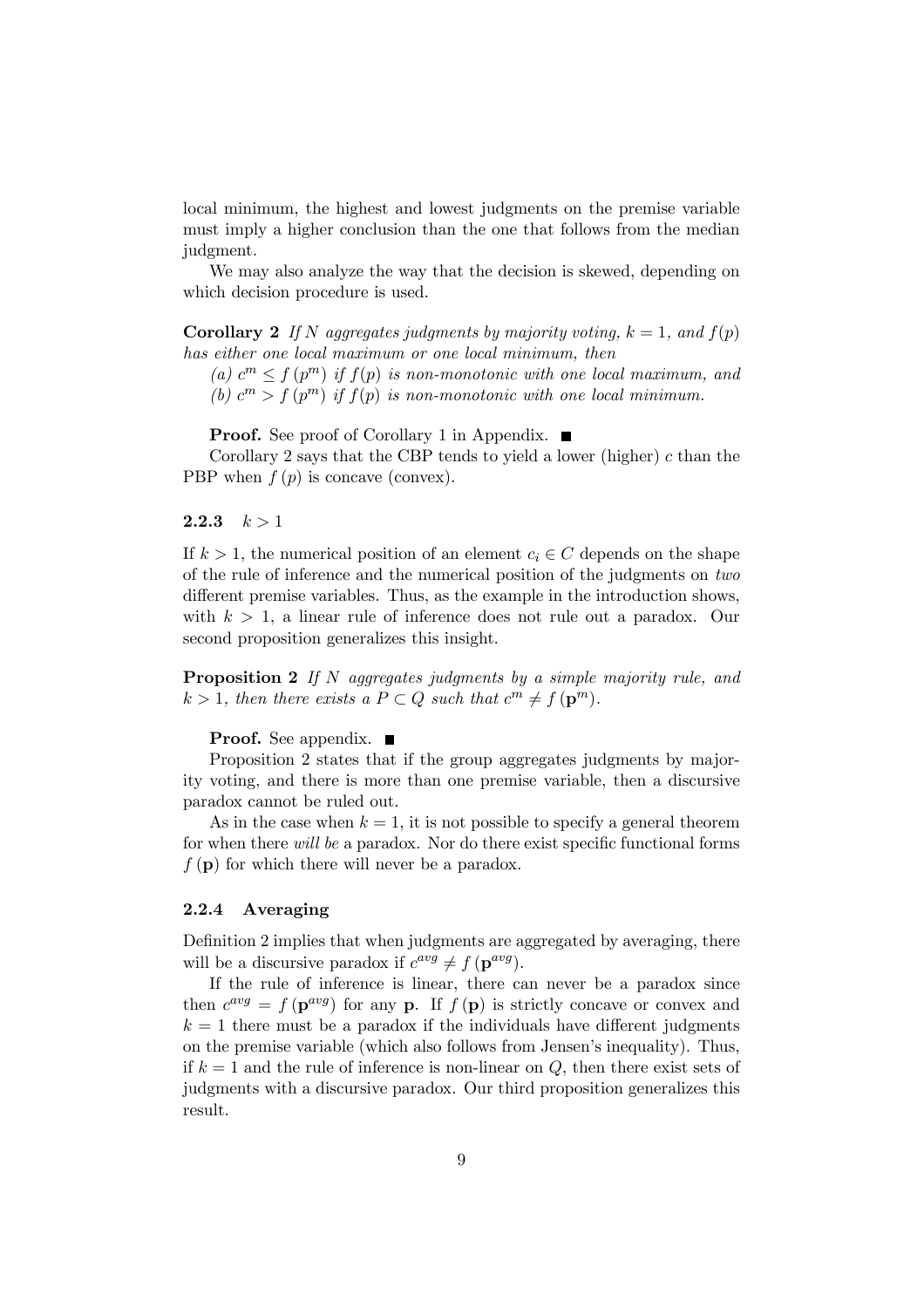**Proposition 3** If N aggregates judgments by averaging, then

(i)  $c^{avg} = f(\mathbf{p}^{avg})$  for all  $P \subset Q$  if  $f(p)$  is a linear function for all  $\mathbf{p} \in$  $Q,$ 

(ii) there exists a  $P \subset Q$  such that  $c^{avg} \neq f(\mathbf{p}^{avg})$  if  $f(p)$  is a non-linear function for some  $p \in Q$ .

Proof. See Appendix. ■

Proposition 3 states that if the group aggregates judgments by averaging, a discursive paradox cannot be ruled out if the rule of inference is non-linear on its domain. It can be ruled out if the rule of inference is a linear function.

If the rule of inference is strictly concave or convex we can make two corollaries. The first regards a situation that may very well prevail.

**Corollary 3** If N aggregates judgments by averaging,  $k = 1$ ,  $f(p)$  is strictly concave or convex for  $p \in Q$ , and  $p_i \neq p_s$  where  $i \neq s$  and  $i, s \in N$ , then  $c^{avg} \neq f(p^{avg}).$ 

**Proof.** Jensen's inequality  $\blacksquare$ 

Corollary 3 says that with averaging there will always be a paradox if at least two individuals have different judgments on the same premise variable, and the rule is strictly concave or convex.

The second corollary regards how the decision will be skewed depending on the decision procedure.

Corollary 4 If N aggregates judgments by averaging and  $k = 1$ , then  $c^{avg}$  $f(p^{avg})$  when  $f(p)$  is strictly concave in Q, and  $c^{avg} \ge f(p^{avg})$  when  $f(p)$ is strictly convex in Q.

**Proof.** Jensen's inequality  $\blacksquare$ 

The corollary says that the CBP tends to give a lower(higher)  $c$  than the PBP when the rule of inference is strictly concave(convex).

### 3 Applications

### 3.1 Linear policy rules

Monetary policy decisions are usually taken by a group, often called a monetary policy committee (MPC), and involve judgments on many variables.

It has become popular to specify interest rate decisions in terms of an 'interest rate rule', for example a Taylor rule (Taylor (1993)). Suppose that all the members of the MPC specify their interest rate proposals according to the following (classic) Taylor rule

$$
i_t = r_t^* + \pi^* + a(\pi_t - \pi^*) + by_t,
$$
\n(1)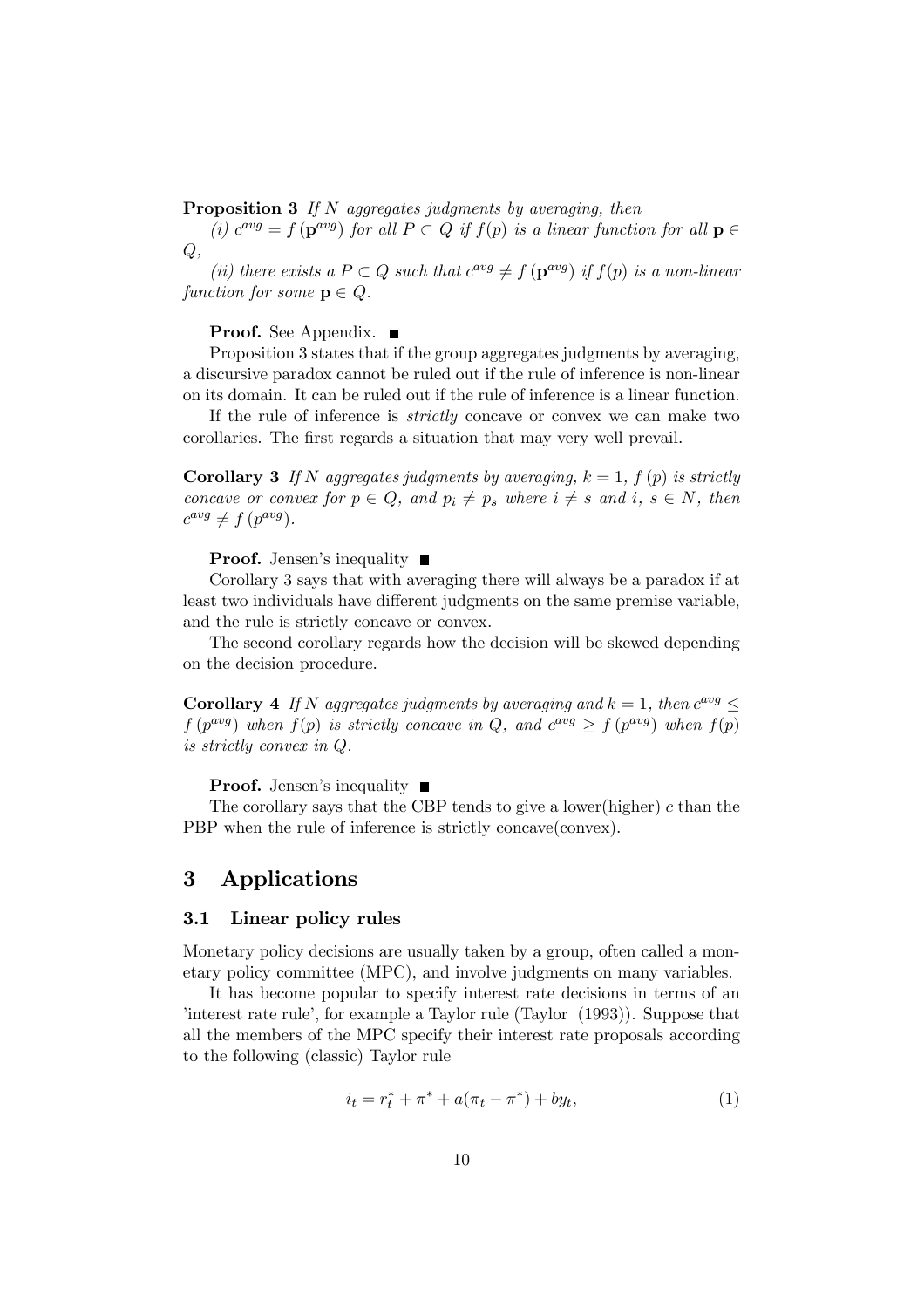where  $i_t$  is the nominal interest rate in period t,  $r_t^*$  is the neutral/natural real interest rate, which is assumed to vary over time,  $\pi^*$  is the desired rate of inflation (inflation target),  $\pi_t$  is actual inflation, and  $y_t$  is the output gap. In practice, the neutral real interest rate  $r_t^*$  and the output gap  $y_t$  cannot be observed and are subject to judgment. It is therefore reasonable to assume that the MPC members will, to some extent, disagree on the estimates of these variables. We assume that  $\pi_t$  can be observed perfectly, and with no loss of generality we consider a situation where inflation is equal to the target, i.e.  $\pi_t = \pi^* = 2$ . Moreover, we set  $b = 0.5$  as in Taylor's (1993) classic specification. In order to keep the example as simple as possible, suppose the MCP consists of three members. Members each have their own estimates of  $r_t^*$  and  $y_t$ , represented in Table 3.

| Table 3  |     |     |     |
|----------|-----|-----|-----|
|          |     | Yt. | lн  |
| Member 1 | 2.1 | 26  | 5.4 |
| Member 2 | 3.0 | 1.0 | 5.5 |
| Member 3 | 22  | 12  | 48  |

In voting, the possibility of a paradox can never be excluded, c.f. Proposition 2. From Table 3 we see that  $i_t^m = 5.4$ , while  $r_t^{*m} + 2 + 0.5y_t^m = 4.8$ , and the discursive paradox therefore applies in the example. With averaging, there will never be a paradox when the rule is linear, c.f. 3. In the example in table 3 we have  $i_t^{avg} = 5.2$  and  $r_t^{*avg} + 2 + 0.5y_t^{avg} = 5.2$ .

### 3.2 Non-linear rules

Linear rules are often approximations of non-linear rules, and one could argue that non-linear rules are more relevant for economic decisions. One type of premise variable that typically yields a non-linear rule of inference is the effects of the policy instrument. When deciding the appropriate level of the policy instrument, one has to take into account how the instrument affects the target variable(s). In many situations there will be disagreement about the exact effects of the policy instrument.

The difference between linear and non-linear rules of inference has its counterpart in the difference between additive and multiplicative uncertainty. Differences in individual judgments are caused by uncertainty, and it is natural to relate judgment aggregation problems to the literature on policymaking under uncertainty. We will therefore illustrate the discursive paradox within the framework of the classic model by Brainard (1967). Suppose that the relationship between the target variable  $y$  and the policy instrument  $z$  is given by

$$
y = \alpha z + x,\tag{2}
$$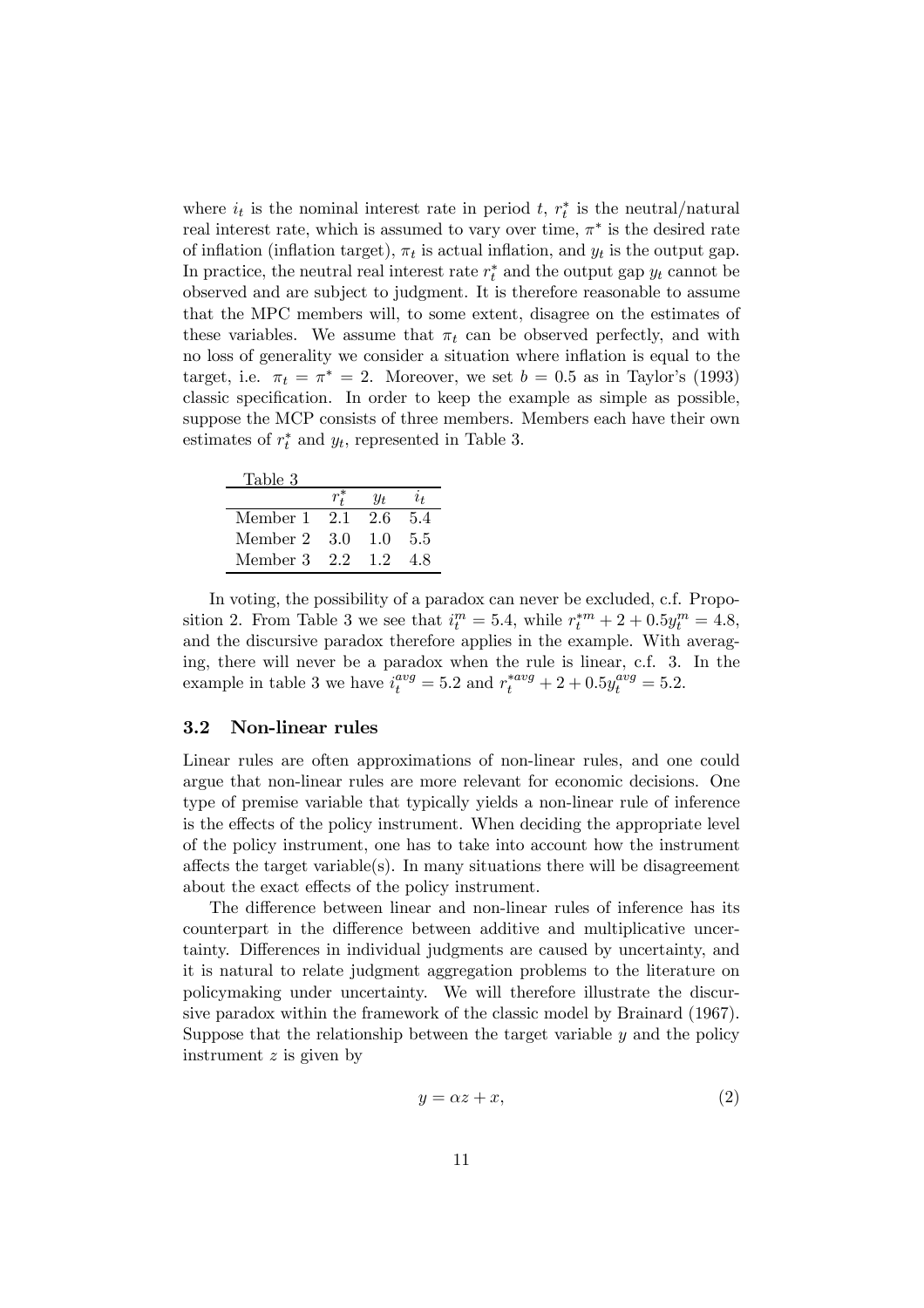where x represents exogenous variables that affect the policymakers' target variable. Equation (2) may represent a wide range of policy effects, for example, the monetary policy transmission mechanism, the effect of unemployment benefits on equilibrium unemployment, the effect of tariffs on the trade balance, the effect of fiscal expenditures on GDP, and so on. In many theoretical models, one can log-linearize the reduced form and yield an expression equivalent to (2).

We assume that  $\alpha$  cannot be observed by the policymakers and is perceived as stochastic. Committee members each have their own estimate/judgment of  $\alpha$ , denoted  $\alpha_i$ ,  $i = 1, ..., n$ . For simplicity, we assume that each committee member perceives  $\alpha$  to be equally uncertain, represented by the variance  $\sigma_{\alpha}^2$ , which therefore has no subscript for committee member. The policymakers' objective is to set the policy instrument such that the target variable  $y$  is brought as close as possible to the target level  $y^*$ . The objective function is quadratic and given by

$$
U = -(y - y^*)^2.
$$
 (3)

Due to uncertainty about  $\alpha$ , the committee seeks to maximize  $E(U)$  with respect to z. Member i's policy proposal is based on maximizing  $E_i(U)$ , where  $E_i$  is the expectations operator based on member i's estimate of  $\alpha$ . Straight-forward optimization gives the following level for the policy instrument proposed by member  $i$ ,

$$
z_i = \frac{\alpha_i}{\alpha_i^2 + \sigma_\alpha^2} (y^* - x). \tag{4}
$$

We will denote  $\frac{\alpha_i}{\alpha_i^2 + \sigma_\alpha^2}$  the 'policy response coefficient', as it says how strongly the policy instrument responds to the exogenous variables. Without loss of generality, we normalize  $(y^* - x)$  to one, so that the rule of inference can be written as

$$
f(\alpha) = \frac{\alpha}{\alpha^2 + \sigma_{\alpha}^2} \tag{5}
$$

Figure 1 shows the shape of the policy response coefficient when  $\alpha > 0$ . The rule is clearly non-monotonic.

<sup>&</sup>lt;sup>9</sup>The figure for  $\alpha < 0$  is the mirror image.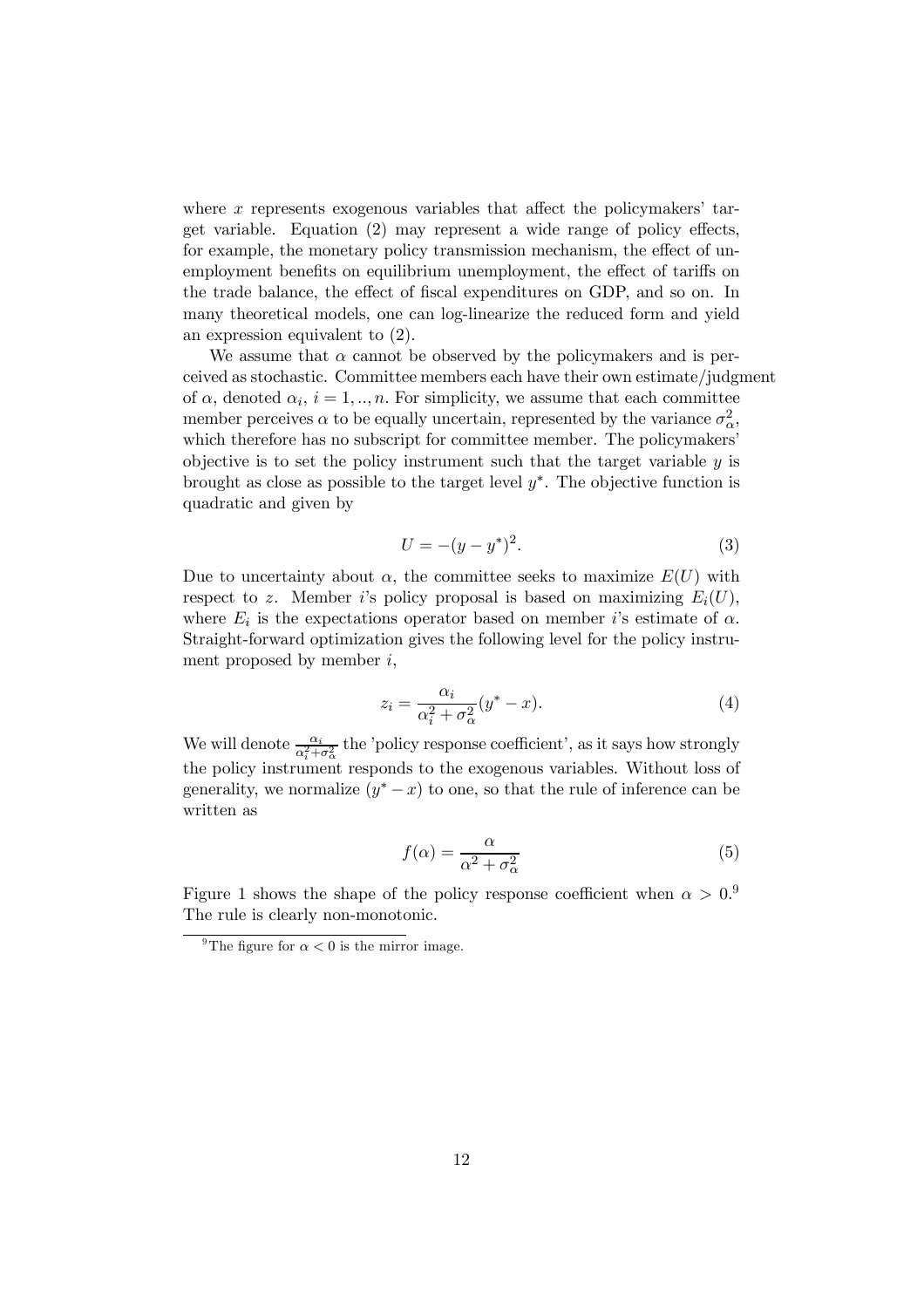

#### Figure 1

Consider first voting. We have from Proposition 1 that with one premise variable, one cannot exclude a paradox if the rule of inference is nonmonotonic. Thus, a discursive paradox cannot be ruled out if  $\alpha$  can take values on both the increasing and decreasing part of  $f(\alpha)$ . Whether there actually will be a paradox depends on the distribution of estimates/judgments. According to Corollary 1, a necessary and sufficient condition for the paradox when the rule of inference is given by (5) is

## $f(\alpha_m) > f(\alpha_{\min})$  and  $f(\alpha_m) > f(\alpha_{\max})$

If the discursive paradox applies, a conclusion-based decision procedure will always give rise to a more cautious policy response than a premise-based procedure (corollary 2). An extreme case is when the distribution of estimates is such that  $f'(\alpha_m)=0$ . In that case the premise-based decision procedure will give a policy response that is based on the most extreme value of the members' response coefficients.

Consider next averaging, and note that the rule of inference is singlepeaked and globally non-linear. It thus satisfies the conditions in Corollary 3, so that decisions based on averaging will generally yield a discursive paradox. An important question is whether a premise-based procedure would result in a more or a less cautious policy (in addition to the cautiousness due to multiplicative uncertainty). From Corollary 4, we know that a premisebased procedure would give a weaker policy response if the rule of inference is strictly concave in  $\alpha_i$ , while it will give a stronger policy response if it is strictly convex. We know that the rule of inference is strictly concave when  $0 < \alpha_i < \sqrt{3}\sigma$  and strictly convex when  $\alpha_i > \sqrt{3}\sigma$ . The sign of the discursive paradox is therefore ambiguous. However, the higher the degree of uncertainty relative to the point estimate, the more likely it is that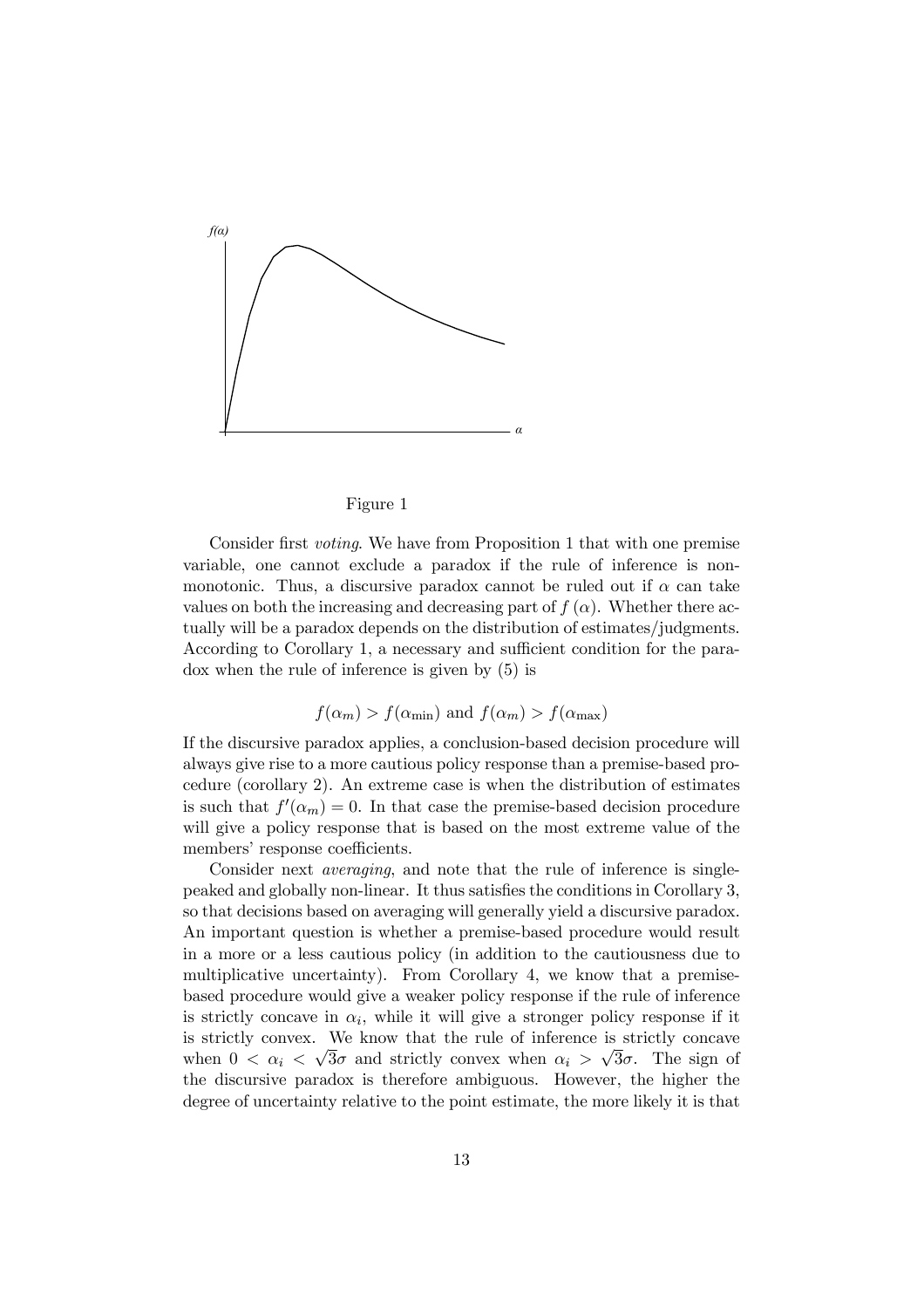the conclusion-based procedure will yield a weaker policy response than a premise-based procedure.

### 4 Discussion

We have assumed that the premises are continuous variables (Assumption 1). This assumption is not necessary for Proposition 3 and Proposition 1, but is convenient, as it rules out particular combinations of  $Q$  and  $f(\mathbf{p})$  for which there will never be a paradox.<sup>10</sup> The proof of Proposition 2 builds on Assumption 1, but it is sufficient for Proposition 2 that Assumption 1 holds for a subset of the set of possible judgements. Furthermore, it is easy to construct examples with a paradox even if Assumption 1 does not hold even for a subset.<sup>11</sup> As long as the premise variables are not perfectly correlated our results also hold true if the domain is more restricted than a Cartesian product (Assumption 1). $^{12}$ 

Assumption 2 may seem very restrictive. However, it does not mean that the individuals have to agree on a specific policy rule (e.g., a Taylor rule).  $f(\mathbf{p})$  represents what all members of the group can subscribe to. For example, consider the following 'policy rule':  $c = \alpha x$ , where c is the decision variable (e.g., the central bank's key interest rate),  $x$  is an economic variable (e.g., the rate of underlying inflation), and  $\alpha$  is a parameter that says how much a change in x should affect c. If the individuals disagree on both  $x$  and  $\alpha$ , the rule of inference has two premise variables; x and  $\alpha$ . One may easily generalize this example to show that each individual may have a different policy rule for their decisions — even policy rules with different right-hand side variables and functional forms — but yet it will be possible to formulate a rule of inference that all agree on.

We have also assumed that the individuals report their true judgments (Assumption 3). Our results hinge on this assumption. Suppose, for example, that  $k = 1$ ,  $f(p)$  is non-monotonic with one local maximum and  $n = 3$ . Then, if the decision procedure is majority voting, the individual with the median conclusion judgment  $(c^m)$  can always report a false premise judgment so that the conclusion under a premise-based decision procedure will be  $c^m$  (c.f. figure 1). If the decision procedure is averaging, each member can report a judgement that affects the average judgement so that it coincides with her own true judgement. Consequently there is no pure strategy Nash equilibrium.<sup>13</sup> However, there are good reasons for making Assumption 3.

<sup>&</sup>lt;sup>10</sup>Example:  $p(\mathbf{x}) = ax_1 + b \sin x_2$ , and  $Q := \{x_1 \in \mathbb{R}, x_2 = -2\pi, 0, 2\pi\}$ <br><sup>11</sup>Example:  $p(\mathbf{x}) = x_1 + x_2$ ,  $Q := \{x_1 \in 1, 2, 3; x_2 \in 1, 2, 3\}$ .<br><sup>12</sup>The shape of the domain Q will have a strong bearing on the likelihood of t a paradox.

 $^{13}$ List (2004) discusses strategic voting in the aggregation of judgments on interconnected propositions (the binary case), and notes that if all individuals act strategically under majority voting, a (formal) premise-based procedure will give a decision that is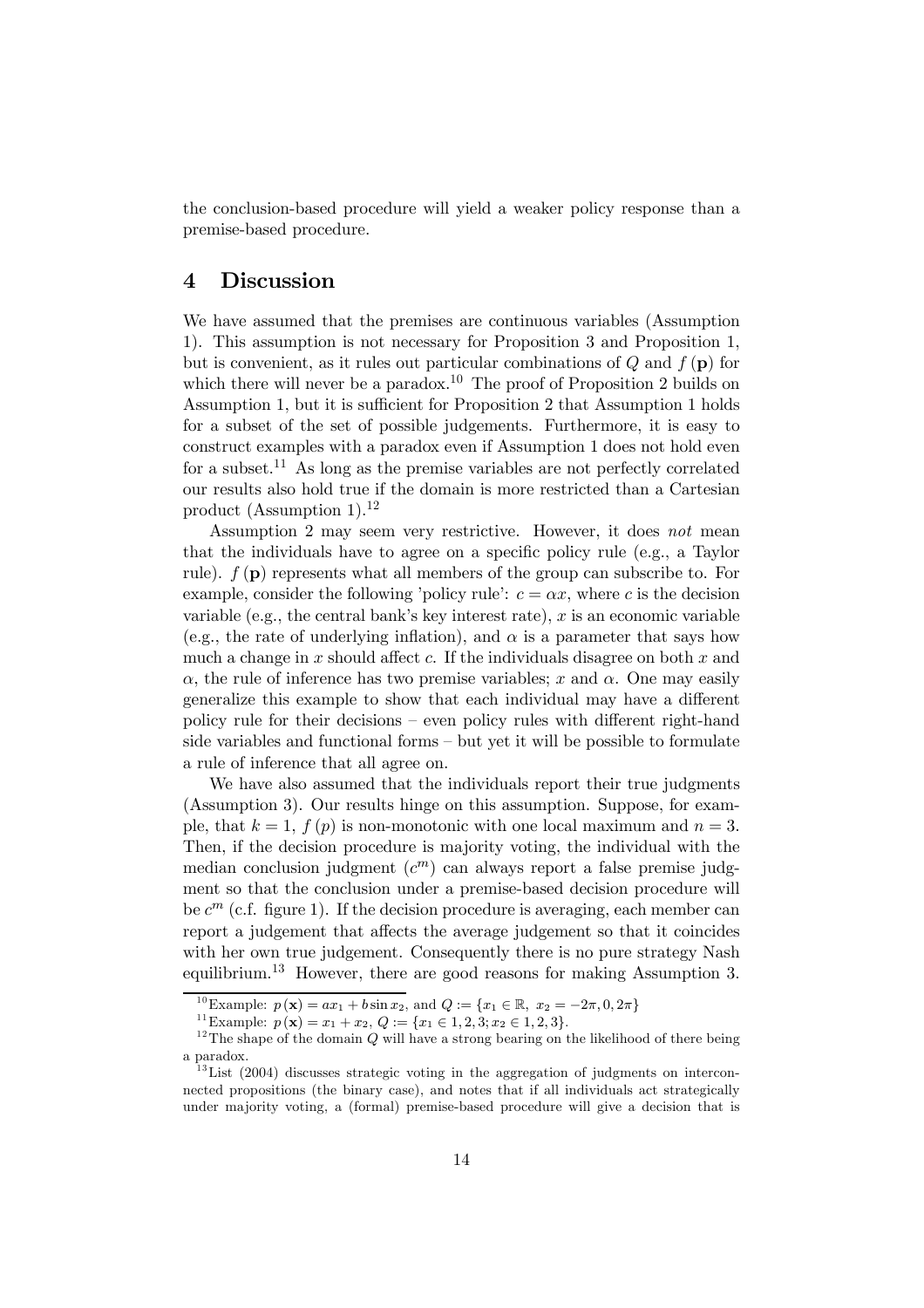The first is methodological. In order to analyze strategic behavior, one must first understand the equilibria without strategic behavior. Second, sincere behaviour is a reasonable assumption for expert panels and policy committees like (some) MPCs. Such groups are supposed to pool information and judgment, not to aggregate preferences. The members of such groups are supposed not to let their preferences over outcomes influence their behavior.

There already exist impossibility theorems for the aggregation of judgments on interconnected propositions (binary decisions). Since judgments on variables that can take many values can be mirrored in a set of judgments on interconnected propositions, our exercise may therefore seem superfluous.<sup>14</sup> However, the impossibility theorems for the aggregation of judgments on interconnected propositions do not necessarily imply a discursive paradox in the aggregation of judgments on variables. A simple example shows this.

Suppose  $k = 1, N = \{A, B, C\}$  and  $f(\mathbf{p}) = p$ . Let  $\mathbf{P} = (p_A, p_B, p_C)$ , and the ordering on this set of judgments be

- $A: p_A \succ p_B \succ p_C$
- $B: p_B \succ p_C \succ p_A$
- $C: p_C \succ p_B \succ p_A.$

It follows that  $p^m = p_B$ , and  $c^m = c_B$ . Thus, there is no discursive paradox as we have defined it (c.f. definition 2).

Now, let the propositions  $\rho_1$ ,  $\rho_2$  be defined as  $\rho_1 : p_B \succ p_A$  and  $\rho_2 : p_B \succ \rho_A$ pc. Let  $\rho_3$  be the proposition that  $\rho_1$  and  $\rho_2$  are true:  $(\rho_3 \leftrightarrow \rho_1 \land \rho_2)$ . We can then summarize the individuals' judgments on these propositions as in the three first rows of Table 4.

|                | $\mu_1$ | P2       | $\rho_3$         |
|----------------|---------|----------|------------------|
| Individual A   | Nο      | Yes      | $\rm No$         |
| Individual $B$ | Yes     | Yes      | Yes              |
| Individual $C$ | Yes     | $\rm No$ | Nο               |
| Majority       | Yes     | Yes      | $\rm N_{\Omega}$ |

There is clearly an aggregation problem (bottom row). This is an aggregation problem of the type that the impossibility theorems of List and Pettit (2002) and others describe. Thus, there is no discursive paradox, as the decision procedure does not matter. However, there is a judgment aggregation problem as it is defined in the literature on the aggregation of judgments on interconnected propositions.

identical to that of a conclusion-based procedure.

<sup>&</sup>lt;sup>14</sup> Any ordering  $\succ$  on a set of mutually exclusive judgments,  $\{p', p'', p'''\}$  can be expressed as a set of propositions of the type  $\rho = \{p' \succ p'', p'' \succ p''', p' \succ p''' \}$ . Interlinkages between the propositions in  $\rho$  are determined by the rule of inference and more general consistency requirements like( $p' > p'' \wedge p'' > p''' \rightarrow p' > p'''$ ) etc.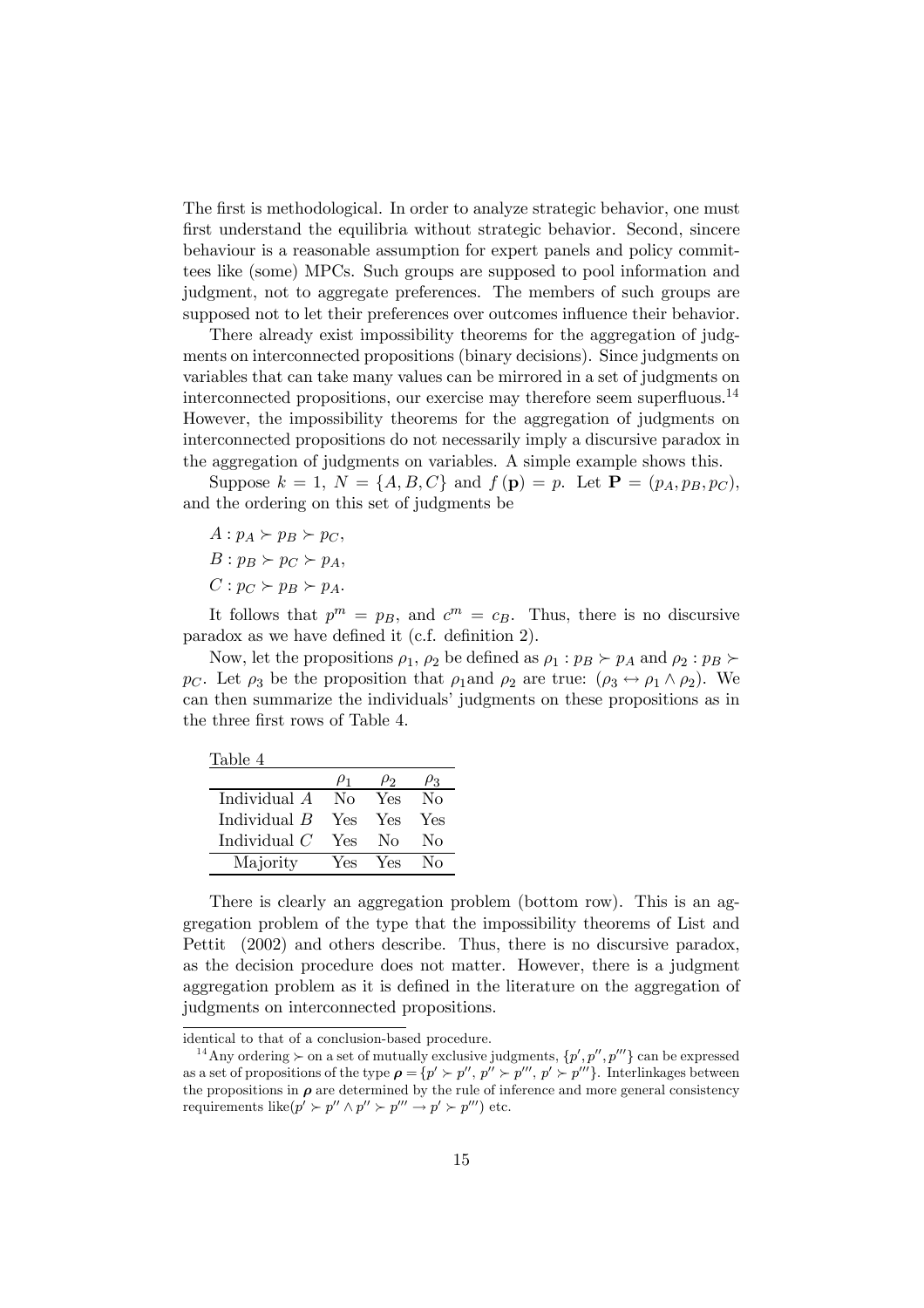Another important argument for our approach is that the translation of quantitative judgments into judgments on propositions hides the crucial element that determines the existence of a discursive paradox for economic decisions of continuous kind, namely the functional form of the rule of inference. When the number of individuals in the group increases and there are judgments on more than 2 variables, the number of propositions required to cover all pair-wise comparisons and logical interdependences becomes too large to handle. The analysis of collective judgments on variables that can take many values therefore requires a model that does not hide the function form of the rule of inference. Moreover, it is hard to see how the binary framework can be used to study averaging (consensus decisions).

### 5 Conclusion

In this paper we have developed a model to study an inconsistency that may arise when individual judgments on a set of continuous premise variables and a continuous conclusion variable are aggregated into group judgments on these variables. We have looked at two aggregation methods: majority voting and averaging. We have shown that in both cases the group's conclusion is prone to be inconsistent with its aggregate judgments on the premise variables. This inconsistency arises even though each individual reaches a conclusion consistent with his or her judgments on the premise variables. The aggregate inconsistency makes the decision depend on the group's decision procedure: a conclusion-based decision procedure, where the group aggregates the conclusion directly, gives another decision than a premisebased decision procedure, where the group first aggregates the judgments on the premise variables and then lets these aggregate judgments dictate the decision. We find that the possibility of an inconsistency depends on the combination of two factors: (i) the functional form of a 'rule of inference', which represents the logical link between the conclusion and the judgments on premise variables, and (ii) the set of possible judgments on the conclusion variable and the premise variables.

Although we are particularly interested in collective economic decisions, our findings are relevant for many other collective decisions. In medicine, for example, a team of doctors deciding how much of a drug to give a patient will face potential aggregation inconsistencies. In courts, juries deciding the duration of a prison sentences face similar potential aggregation inconsistencies, and their decision may depend on the decision procedure. Generally, the results apply to any collective decision that depends on the judgments on a set of premise variables.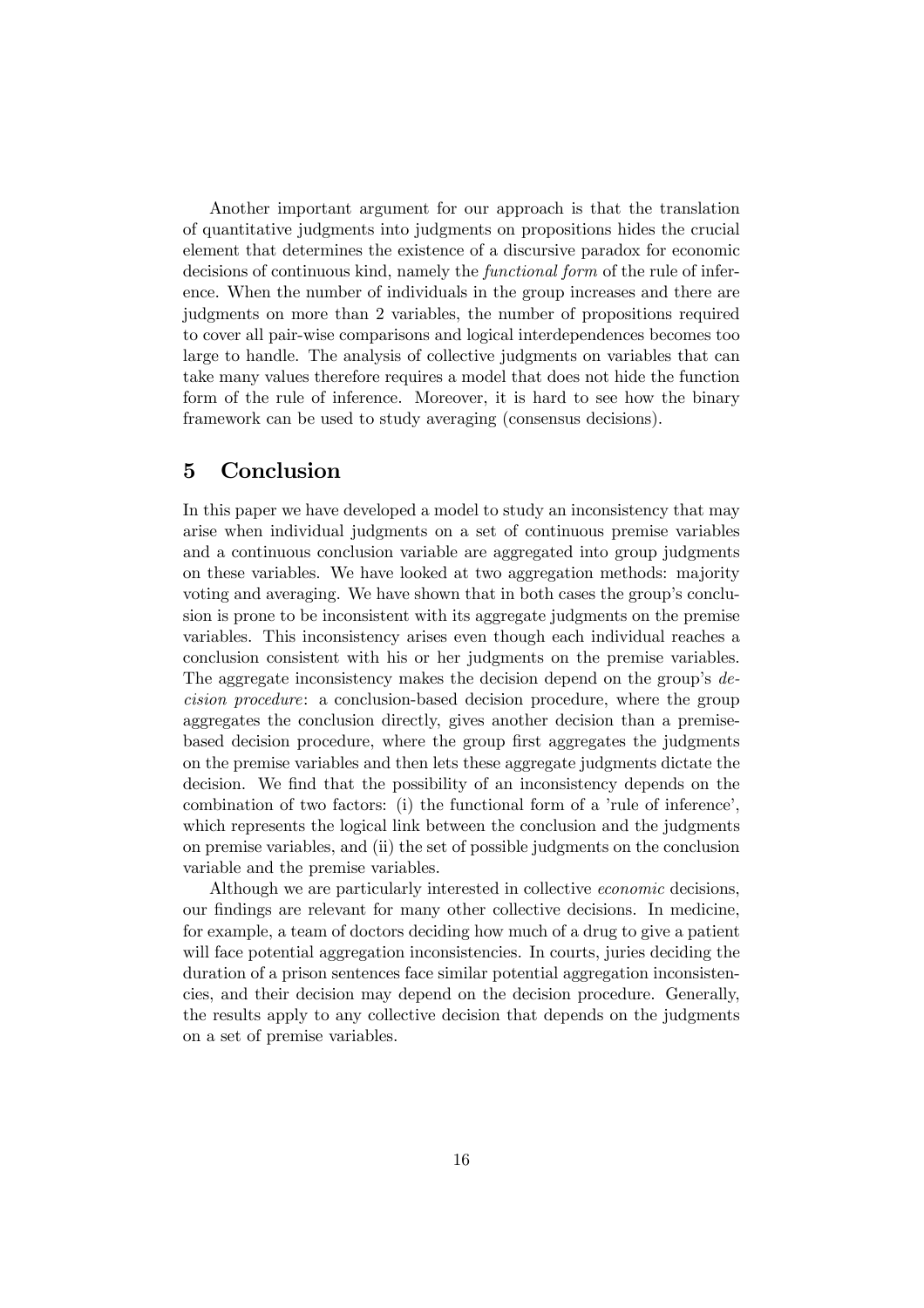### References

- Arrow, K. (1951/1963) Social Choice and Individual Values, New York: Wiley.
- Berger, R. L. (1981) "A Necessary and Sufficient Condition for Reaching a Consensus Using DeGroot's Method," Journal of the American Statistical Association, 76, pp 415-418
- Brainard (1967), "Uncertainty and Effectiveness of Policy", American Economic Review 57, 411-425
- Chatterjee, S. and Seneta., E. (1977) "Towards Consensus: Some Convergence Theorems on Repeated Averaging." Journal of Applied Probability, 14 , pp 89-97.
- DeGroot, Morris H.(1974) Reaching a Consensus. Journal of the American Statistical Association, Vol. 69, pp 118-121
- Dietrich, F. (2003) "judgment aggregation: (im)possibility theorems," manuscript, http://www.uni-konstanz.de/ppm/Dietrich/
- Dietrich, F. (2003) "judgment aggregation in general logics", manuscript
- Guilbaud, G. Th. (1966) "Theories of the General Interest, and the Logical Problem of Aggregation", in Readings in Mathematical Social Science Lazarsfeld, P. F. and Henry, N. W. (ed.), MIT Press, pp. 262-307
- Hylland, A. and R. Zeckhauser (1979) "The Impossibility of Bayesian Group Decision Making with Separate Aggregation of Beliefs and Values," Econometrica, Vol. 82, pp 1321 -1336.
- Kornhauser, L. A. (1992) "Modelling Collegial Courts. II. Legal Doctrine," Journal of Law, Economics and Organization 8, pp. 441-470.
- Kornhauser, L. A., and L. G. Sager (1986) "Unpacking the Court," Yale Law Journal 82.
- List, C. (2004) "The Discursive Dilemma and Public Reason", Paper presented at the Colloquium on Law, Economics and Politics, NYU Law School, 7 Sept. 2004
- List, C., and P. Pettit (2002) "Aggregating Sets of Judgments: An Impossibility Result," Economics and Philosophy 18: 89-110.
- List, C., and P. Pettit (2004) "Aggregating Sets of Judgments: Two Impossibility Results Compared," Synthese, forthcoming.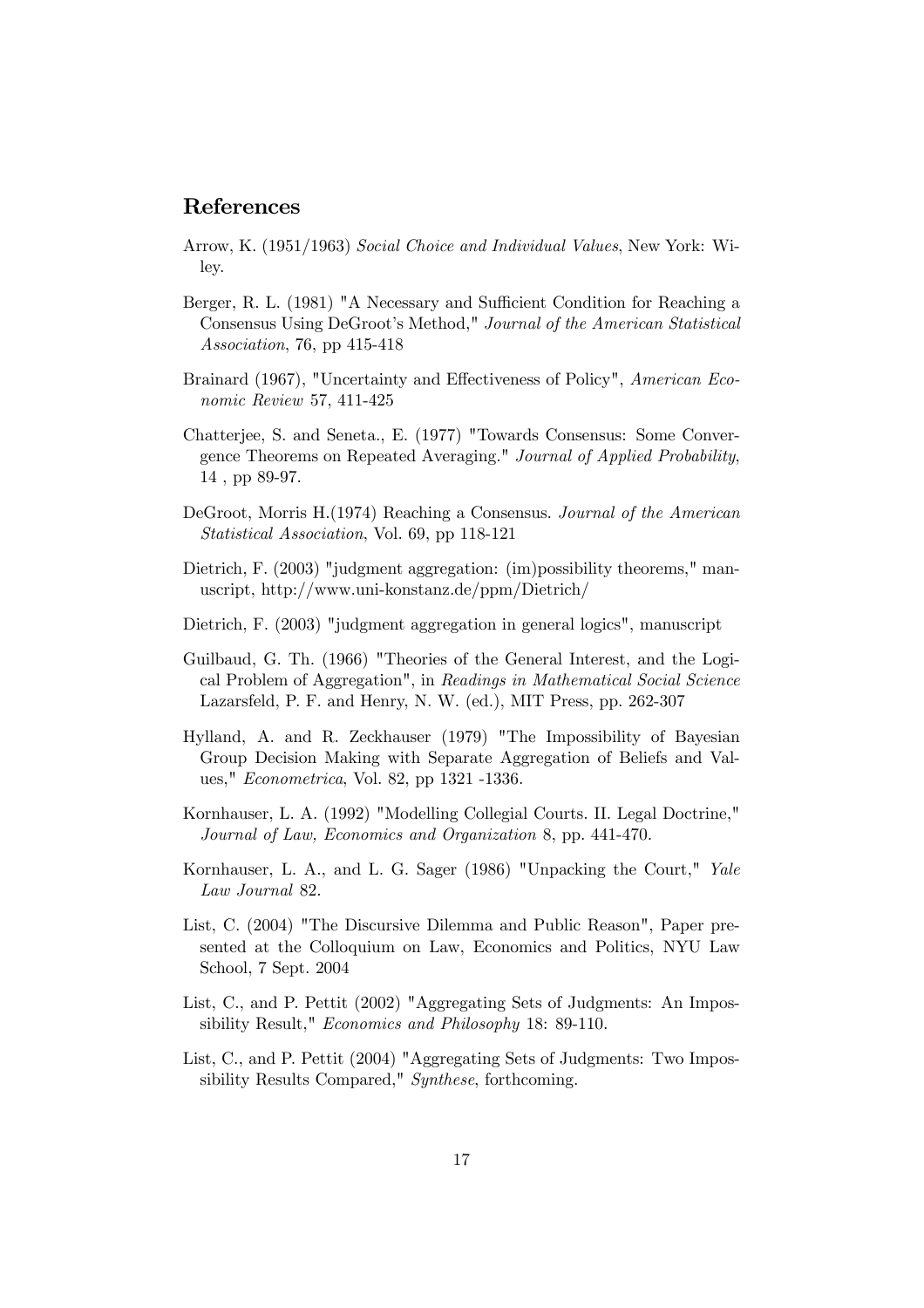- Nehring K. and C. Puppe (2002) "Consistent Judgment Aggregation: A Characterization," Paper presented at the conference Judgment Aggregation and the Discursive Dilemma, June 18-19 2004, University of Konstanz
- Neilson, William S. and Harold Winter (2002) "Consensus and Jury Deliberation", manuscript, September.
- Pauly, M. and M. van Hees (2003) "Logical Constraints on Judgment Aggregation," Journal of Philosophical Logic, forthcoming.
- Taylor (1993) "Discretion versus Rules in Practice". Carnegie-Rochester Series on Public Policy 39, 195-214.
- van Hees, M (2004) "The Limits of Epistemic Democracy", manuscript, University of Groningen.